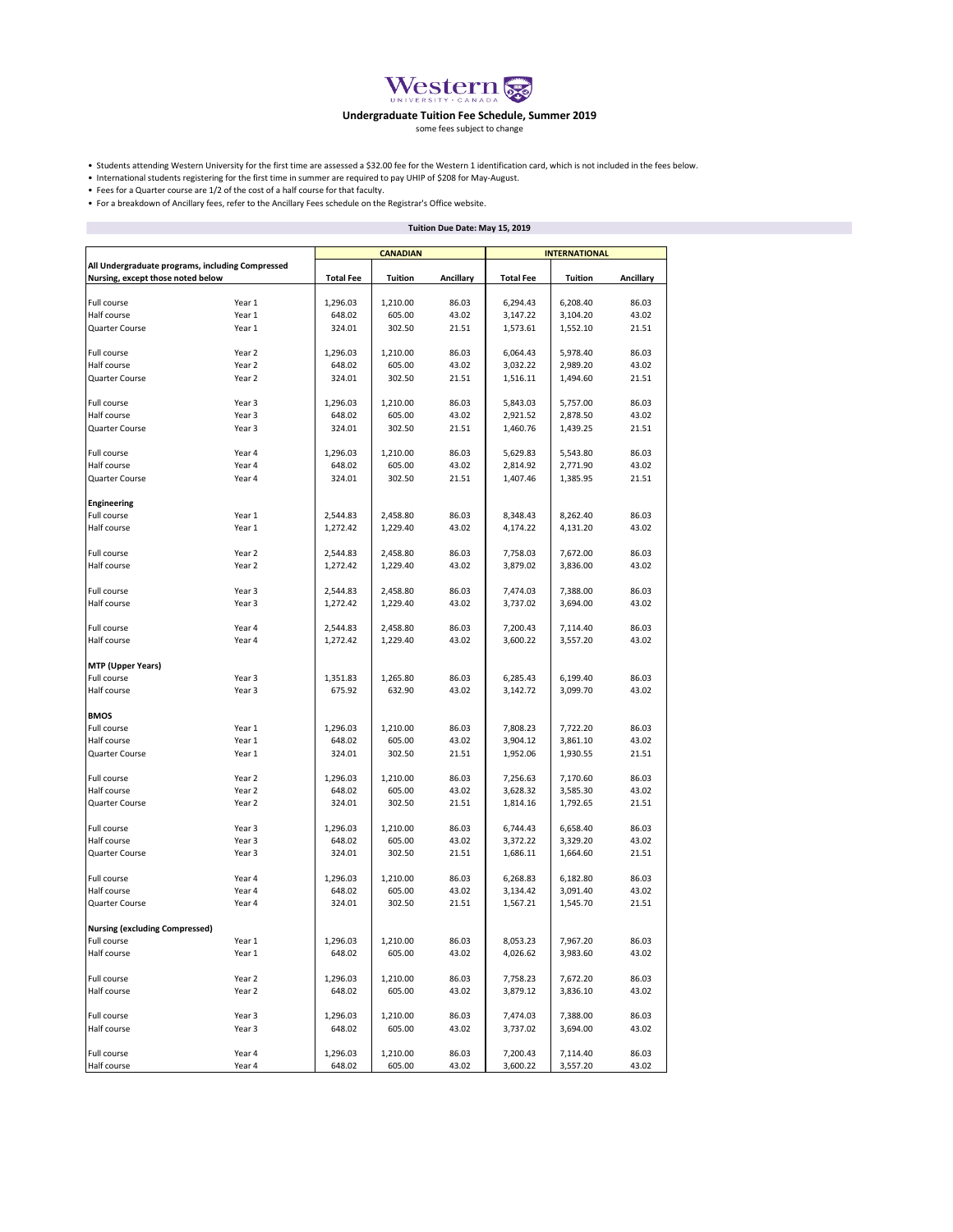

## **Undergraduate Tuition Fee Schedule, Summer 2019**<br>some fees subject to change

|                                                        |                    |                  | <b>CANADIAN</b> |           |
|--------------------------------------------------------|--------------------|------------------|-----------------|-----------|
|                                                        |                    | <b>Total Fee</b> | <b>Tuition</b>  | Ancillary |
| <b>Education In-Service (AQ, per course)</b>           |                    |                  |                 |           |
| 3-Part AQ                                              |                    | 675.00           | 675.00          | 0.00      |
| <b>Additional Basic Qualifications</b>                 |                    | 675.00           | 675.00          | 0.00      |
| <b>Honour Specialist</b>                               |                    | 725.00           | 725.00          | 0.00      |
| <b>Tech Studies</b>                                    |                    | 725.00           | 725.00          | 0.00      |
| Audit (Audit fees are also for International students) |                    |                  |                 |           |
| Full course                                            |                    | 605.00           | 605.00          | 0.00      |
| Half course                                            |                    | 302.50           | 302.50          | 0.00      |
| <b>Continuing Studies</b>                              |                    |                  |                 |           |
| Pedorthics                                             |                    |                  |                 |           |
| Distance **                                            | Half Course        | 630.00           | 630.00          | 0.00      |
| <b>Public Relations</b>                                |                    |                  |                 |           |
| In Class                                               | <b>Half Course</b> | 673.02           | 630.00          | 43.02     |
| Not for Profit Management                              |                    | 1.715.10         | 1.500.00        | 215.10    |
| Occupational Health and Safety Management Practicum    | 1,715.10           | 1.500.00         | 215.10          |           |
| <b>Pedorthics Practicum</b>                            |                    | 1,715.10         | 1.500.00        | 215.10    |
| Human Resources Practicum                              |                    | 1,715.10         | 1.500.00        | 215.10    |
| Clinical Trials Management Practicum                   |                    | 1.129.06         | 1.000.00        | 129.06    |

\*\*no ancillary fees

|                                                                        |                  |                  | <b>CANADIAN</b>  | <b>INTERNATIONAL</b> |                      |  |
|------------------------------------------------------------------------|------------------|------------------|------------------|----------------------|----------------------|--|
|                                                                        |                  | Total            |                  |                      |                      |  |
| Distance Studies **                                                    |                  | Fee              | <b>Tuition</b>   | Fee                  | Tuition              |  |
|                                                                        |                  |                  |                  |                      |                      |  |
| Full course                                                            | Year 1           | 1,210.00         | 1,210.00         | 6,208.40             | 6,208.40             |  |
| Half course                                                            | Year 1           | 605.00           | 605.00           | 3,104.20             | 3,104.20             |  |
|                                                                        |                  |                  |                  |                      |                      |  |
| Full course                                                            | Year 2           | 1,210.00         | 1,210.00         | 5,978.40             | 5,978.40             |  |
| Half course                                                            | Year 2           | 605.00           | 605.00           | 2,989.20             | 2,989.20             |  |
|                                                                        |                  |                  |                  |                      |                      |  |
| Full course                                                            | Year 3           | 1,210.00         | 1,210.00         | 5,757.00             | 5,757.00             |  |
| Half course                                                            | Year 3           | 605.00           | 605.00           | 2,878.50             | 2,878.50             |  |
|                                                                        |                  |                  |                  |                      |                      |  |
| Full course                                                            | Year 4           | 1,210.00         | 1,210.00         | 5,543.80             | 5,543.80             |  |
| Half course                                                            | Year 4           | 605.00           | 605.00           | 2,771.90             | 2,771.90             |  |
|                                                                        |                  |                  |                  |                      |                      |  |
| Engineering Canadian & International / Nursing<br><b>International</b> |                  |                  |                  |                      |                      |  |
|                                                                        |                  |                  |                  |                      |                      |  |
| Full course                                                            | Year 1           | 2,458.80         | 2,458.80         | 8,262.40             | 8,262.40             |  |
| Half course                                                            | Year 1           | 1,229.40         | 1,229.40         | 4,131.20             | 4,131.20             |  |
|                                                                        |                  |                  |                  |                      |                      |  |
| Full course                                                            | Year 2           | 2,458.80         | 2,458.80         | 7,672.00             | 7,672.00             |  |
| Half course                                                            | Year 2           | 1,229.40         | 1,229.40         | 3,836.00             | 3,836.00             |  |
|                                                                        |                  |                  |                  |                      |                      |  |
| Full course                                                            | Year 3           | 2,458.80         | 2,458.80         | 7,388.00             | 7,388.00             |  |
| Half course                                                            | Year 3           | 1,229.40         | 1,229.40         | 3,694.00             | 3,694.00             |  |
|                                                                        |                  |                  |                  |                      |                      |  |
| Full course                                                            | Year 4           | 2,458.80         | 2,458.80         | 7,114.40             | 7,114.40             |  |
| Half course                                                            | Year 4           | 1,229.40         | 1,229.40         | 3,557.20             | 3,557.20             |  |
|                                                                        |                  |                  |                  |                      |                      |  |
| <b>BMOS</b>                                                            |                  |                  |                  |                      |                      |  |
| Full course                                                            | Year 1           | 1,210.00         | 1,210.00         | 7,722.20             | 7,722.20             |  |
| Half course                                                            | Year 1           | 605.00           | 605.00           | 3,861.10             | 3,861.10             |  |
| Quarter Course                                                         | Year 1           | 302.50           | 302.50           | 1,930.55             | 1,930.55             |  |
|                                                                        |                  |                  |                  |                      |                      |  |
| Full course                                                            | Year 2           | 1,210.00         | 1,210.00         | 7,170.60             | 7,170.60             |  |
| Half course                                                            | Year 2           | 605.00           | 605.00           | 3,585.30             | 3,585.30             |  |
| Quarter Course                                                         | Year 2           | 302.50           | 302.50           | 1,792.65             | 1,792.65             |  |
|                                                                        |                  |                  |                  |                      |                      |  |
| Full course                                                            | Year 3<br>Year 3 | 1,210.00         | 1,210.00         | 6,658.40             | 6,658.40             |  |
| Half course<br>Quarter Course                                          | Year 3           | 605.00<br>302.50 | 605.00<br>302.50 | 3,329.20<br>1,664.60 | 3,329.20<br>1,664.60 |  |
|                                                                        |                  |                  |                  |                      |                      |  |
| Full course                                                            | Year 4           | 1,210.00         | 1,210.00         | 6,182.80             | 6,182.80             |  |
| Half course                                                            | Year 4           | 605.00           | 605.00           | 3,091.40             | 3,091.40             |  |
| Quarter Course                                                         | Year 4           | 302.50           | 302.50           | 1,545.70             | 1,545.70             |  |
|                                                                        |                  |                  |                  |                      |                      |  |
| <b>MTP (Upper Years)</b>                                               |                  |                  |                  |                      |                      |  |
| Full course                                                            | Year 3           | 1,265.80         | 1,265.80         | 6,199.40             | 6,199.40             |  |
| Half course                                                            | Year 3           | 632.90           | 632.90           | 3,099.70             | 3,099.70             |  |
|                                                                        |                  |                  |                  |                      |                      |  |